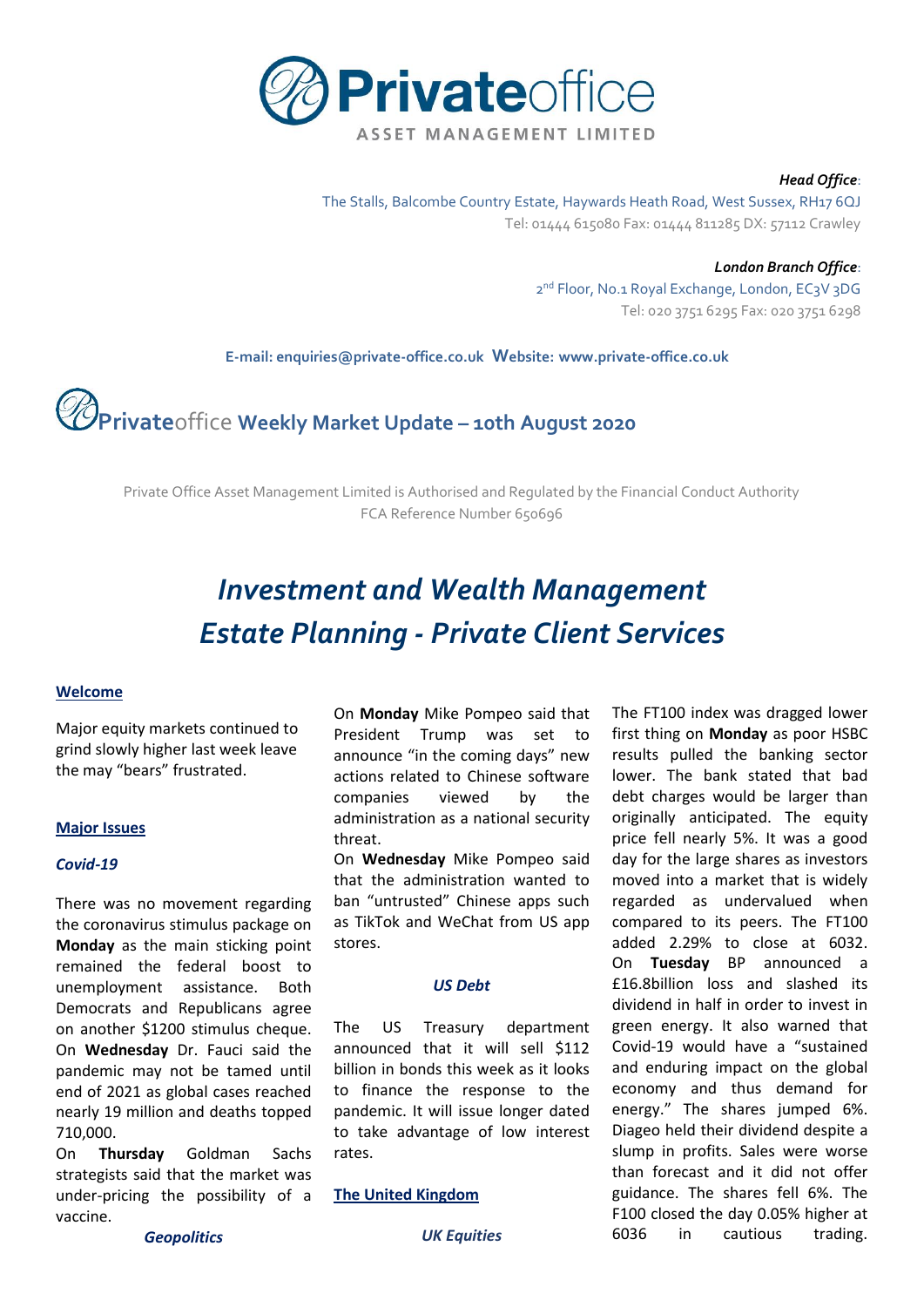Gold mining stocks helped the FT100 rise 1.14% to 6104 on **Wednesday**. On **Thursday** the Bank of England kept rates unchanged at 0.1% and extended its bond buying program. In the report the bank predicted that unemployment is projected to be 7.5% (currently 3.9%) by the end of 2020 and that the recovery will depend on the evolution of the pandemic. It reiterated that it stands ready to adjust monetary policy accordingly. Comments about how long the recovery would be dented recent FT100 progress and the index lost 1.58% by lunch. The FT closed 1.27% lower at 6026. On **Friday** a strong US jobs report lifted the FT from negative territory, and it closed 5 points higher at 6032 for a weekly gain of 2.29%.

# *UK Manufacturing July PMI Final*

Signs of economic recovery and expectations of client confidence strengthening led to improved sentiment among manufacturers during July. UK factory output grew at the fastest rate since 2017 as the PMI number rose to 53.3 versus 50.1 for June. However, jobs continued to be lost as demand remained subdued compared to before the pandemic.

# *UK Service Sector July PMI Final*

The service sector recorded its strongest increase in business activity in five years jumping from 47.1 in June to 56.5. However, the recovery did not stop firms laying of staff at a faster rate than June. It does not mean the economic damage has been fixed it just means that countries are growing from a lower base level.

#### **The United States**

# *US Equities*

Reports on **Monday** suggested that there was some progress over the weekend between

Republicans and Democrats on the \$1trillion stimulus package. The US manufacturing PMI came in at 54.2 for July versus June's 52.6 indicating that factories were expanding. This was better than expected and the new orders sub-index surged. Microsoft rose 5.64% on hopes of the TikTok deal. It was also revealed that TikTok's parent company ByteDance was planning to relocate from the US to London. The momentum from the previous session continued in technology and healthcare and the Nasdaq added 1.47% to close at a record high. The S&P and Dow added 0.72% and 0.92% respectively. The Vix remained below 25 but not making much ground in a mainly cautious market where most sectors ended lower led by utilities and real estate. It was reported on **Tuesday** that factory orders had risen 6.2% in June which was above forecast and follows a 7.7% monthly jump for May. The Dow closed higher for the third day adding 0.62% while the S&P and Nasdaq both moved 0.35% higher. The Vix is now below 24 which is compatible with current market levels where an element of caution is required. Value stocks outperformed except for banks due to the low treasury yields. Earnings from Disney on **Wednesday** helped the Dow get off for its fourth straight day rise. The company announced strong growth at its new streaming services which offset the impact of coronavirus on its theme parks. The shares surged 10.32% helping the Dow to rise 1.39%. Johnson & Johnson announced a \$1billion deal with the US Government to supply 100 million doses of its coronavirus vaccine if successful. PMI data showed the service sector in July had jumped to 58.1 from 57.1. However, like the UK and Europe the employment index fell as workers continued to be made redundant despite the economic expansion for very low levels. The S&P added 0.64% and is now 2% short of its February high. It has broken out of its recent range and is grinding its way back to the peak. The Nasdaq was the laggard adding 0.52% as banks industrials and energy led the sectors. The Vix dipped below 23. Airlines were higher after Senate Republicans said they supported additional federal aid for the industry.

On **Thursday** the White House threatened to act on its own if it failed to reach a deal with the democrats. Weekly jobless and continuing claims dropped by more than expected giving the equity market a small boost at the opening. The day ended with a fifth straight day of rising stocks led by technology. The Nasdaq crossed 11,000 rising 1% and the other two major markets rose 0.65%.

A golden cross formed on the Dow more than five months after a bearish technical pattern materialised. This is when the 50 day moving average trades above the 200-day moving average. The well received jobs report on **Friday** was slightly pushed aside by US-China tensions and no movement on the stimulus package. It was a quiet day for the major markets with the Dow adding 0.27% and the S&P 0.06%. The Nasdaq lost 0.87% but still made a gain of 2.5% for the week similar to the S&P.

*US Bonds*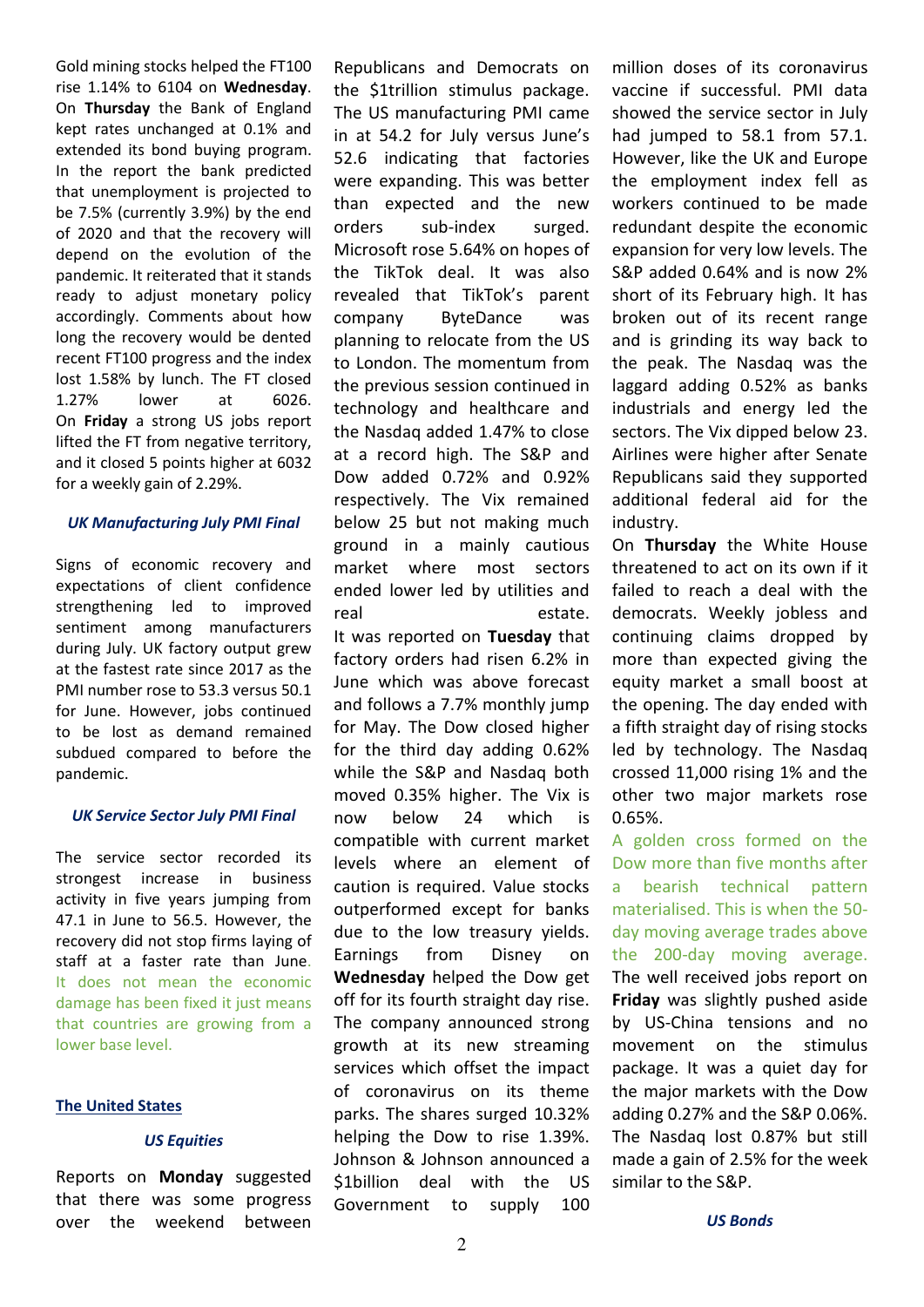US yields ticked up to 0.57% on **Monday** a strong data from China showed factories are recovering. European PMI manufacturing data also pleased investors. On **Tuesday** Alphabet borrowed \$10billion the biggest ever investment-grade corporate debt issue. Yields continue to fall to record lows with the 10-year hitting 0.51% as lawmakers remained divided over the stimulus deal. On **Wednesday** there was a flow of funds out of bonds and into equities which allowed the ten-year yield to rise to 0.55% and helped banking stocks.

On **Friday** safe-haven assets such as bonds were sold after the good jobs report and the ten -year fell to 0.57%

# *US Employment*

Economists expected the US to have added 1.3-1.6million jobs in July. The June total was 4.8million. the 1.76million topped expectations and helped bring the unemployment rate from 10.5% to 10.2%.

#### **European Markets**

Spain's manufacturing sector returned to growth on **Monday** with a PMI reading of 53.5 which was better than forecast. However, jobs continued to be lost as firms operated below capacity and confidence about the future remained subdued. Italy also returned to growth and France produced another positive month, but new orders remain stagnant. Germany bounced back from 45.2 in June to a much improved 52 in July. Overall, the Eurozone activity reading was at 51.8 versus 47.4 for June. The Dax recovered most of the gains from the last session and added back 2.71% to close at 12,646.

A subdued day in European saw the Dax give back 0.37% on **Tuesday** as investors waited to see how Wall Street would perform. PMI data for July on **Wednesday**  showed that the Eurozone service sector recorded their fastest growth in two years with a reading of 54.7 up from 48.3. It was mainly domestic demand that helped, and confidence is rising although jobs were still being cut. France announced an extra €250m in state support for the wine industry. The Dax gained 0.47% in a good day for equities.

On **Thursday** data showed that German manufacturing orders had surged 28% in June versus 10% in May. The Dax lost 0.54% as Wall Street opened nervously. More good news from Germany on **Friday** as it reported that industrial production had risen 8.9% in the month of June. The Dax added 0.66 % for a weekly gain of 2.93%

#### *Asian Markets*

A positive start to the week on **Monday** saw the Nikkei recoup a lot of the previous sessions losses and added 2.24%. The Caixin manufacturing PMI came in at 52.8 for July which was better than expected and confirms the Chinese economy is expanding across large and small factories. Shanghai rose 1.75% as it continued its steep climb. HSBC announced a plunge of 82% in first half profits and the shares slipped 1.86% dragging the Hang Seng 0.86% lower. There was green across the board in Asian trading on **Tuesday** as investors followed Wall Street. Japanese momentum continued and the Nikkei added 1.7%. Sony reported better than expected results boosted by its gaming business during lockdown. Shanghai was more subdued and rose 0.11%. Australia kept rates unchanged despite a state of emergency being declared in the State of Victoria. The central bank expects the recovery to be both "uneven and bumpy." The main issues on **Wednesday** were that the US package had still

not been agreed and that the Caixin service sector reading for July showed a slower expansion than June. The index still came in at a respectable reading of 54.1 versus June's 58.4. Shanghai was unchanged and the Nikkei dipped 0.26% on profit taking after two days of solid gains. **Thursday** was another mixed day in Asia with Shanghai flat and the Nikkei losing 0.43%. Investors seemed to dismiss the levels being set on Wall Street. US-China tensions damaged markets on Friday and the Nikkei lost 0.39% and Shanghai 0.96%. Donald Trump issued executive orders banning US transactions with Chinese firms including Tencent. Nintendo jumped 2.5% after announcing a surge in profits. The Nikkei added 1.75% for the week and Shanghai 0.9%.

## **Commodities**

# *Oil & Gold*

Gold dipped to \$1980 on **Monday** as strong PMI readings showed that factories in US, UK and Europe were bouncing back last month. Gold topped \$2000 again on **Tuesday** as it became the world's favourite safe-haven as US treasury yields continue to fall. With the focus firmly on the fact that the dollar wasn't strengthening and real yields would be negative for some time gold hit \$2054 on **Wednesday**. Oil prices fell back to \$44.5 after four days of small gains as rising coronavirus cases again fuelled speculation about falling demand. In later trading Brent jumped to \$45 after a drop in US crude inventories. On **Friday** gold had ticked up to \$2074 as it appears hedge funds are buying after missing the recent move. Brent moved down to \$44.5 on lack of stimulus news in the US.

#### **Sterling & Dollar**

The dollar index bounced on **Monday** morning to 93.445 after